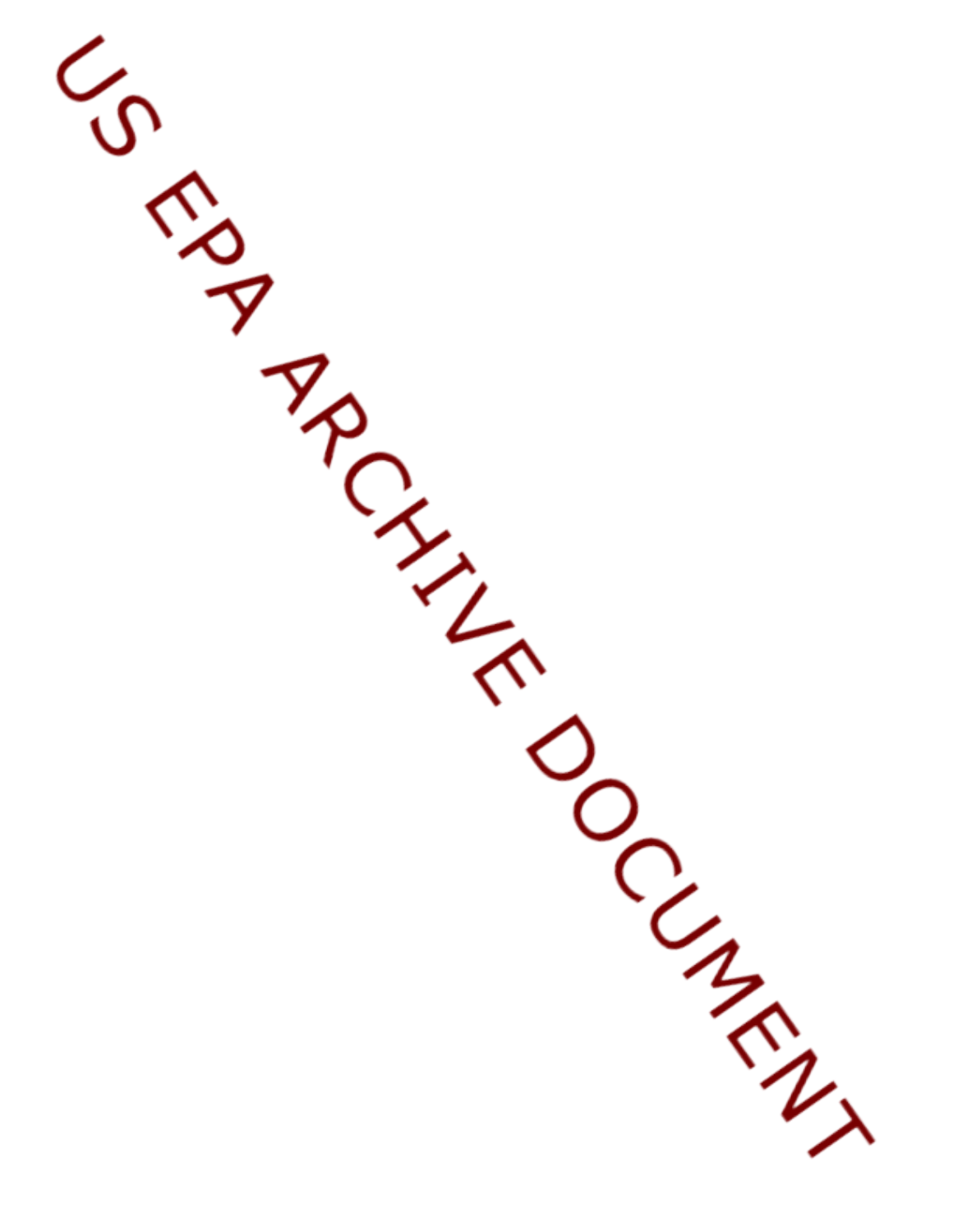# **Technical Factsheet on: 1,2-DICHLOROETHYLENE**

[List of Contaminants](http://www.epa.gov/safewater/hfacts.html) 

 As part of the Drinking Water and Health pages, this fact sheet is part of a larger publication: **National Primary Drinking Water Regulations** 

# **Drinking Water Standards**

 MCLG: cis-0.07; trans-0.1 mg/L MCL: cis-0.07; trans-0.1 mg/L HAL(child)- 1 day: cis-4; trans-20 Longer-term: cis-3; trans-2

# **Health Effects Summary**

 Acute: EPA has found cis- and trans- 1,2-dichloroethylene to potentially cause central nervous system depression from short-term exposures at levels above the MCL.

 Short-term exposures in drinking water which are considered "safe" for a 10-kg (22 lb.) child consuming 1 liter of water per day: for the cis form- a one-day exposure of 4 mg/L or upto a 7-year exposure to 3 mg/L. For the trans isomer: a one-day exposure of 20 mg/L or upto a 7-year exposure to 2 mg/L.

 damage from long-term exposure at levels above the MCL. The trans isomer is approximately twice as Chronic: Both cis- and trans-1,2-DCE have the potential to cause liver, circulatory and nervous system potent as the cis- isomer in its ability to depress the central nervous system.

 Cancer: There is inadequate evidence to state whether or not either cis- or trans-1,2-DCE have the potential to cause liver cancer from a lifetime exposure in drinking water.

### **Usage Patterns**

 Both the cis and trans forms - usually as a mixture - are used as a solvent for waxes, resins, and acetylcellulose; in the extraction of rubber; as a refrigerant; in the manufacture of pharmaceuticals and artificial pearls and in the extraction of oils and fats from fish and meat; as a chemical intermediate for making chlorinated compounds.

No data were available on recent production levels in the United States.

### **Release Patterns**

 on releases during manufacture and handling are not available. Releases to the environment are expected to be limited to manufacturing plants in the Gulf Region of the United States. Since cis-and trans-1,2-DCE are not listed chemicals in the Toxics Release Inventory, data

Trans-1,2-dichloroethylene may be released to the environment in air emissions and wastewater during its production and use as a solvent and extractant, in organic synthesis, and in the manufacture of perfumes, lacquers, and thermoplastics.

An assessment of the sources of trans-1,2-dichloroethylene is complicated by the fact that it is a priority pollutant while the cis isomer is not and the standard EPA methods of analysis do not allow the isomers to differentiated. This has resulted in monitoring reports erroneously listing the trans isomer when the cis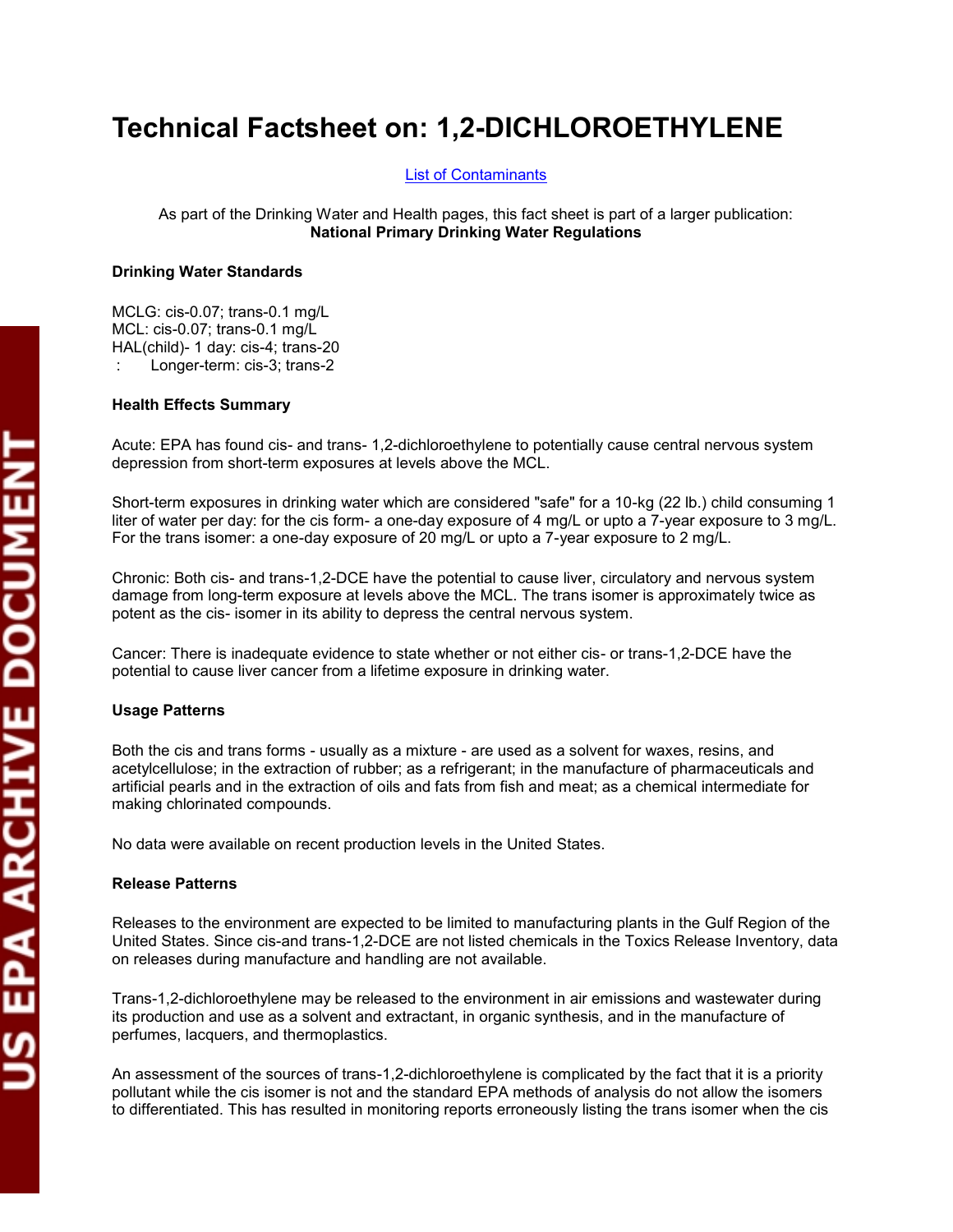and claims that it frequently finds the cis isomer and, if concentrations are high, they occasionally find traces of the trans isomer. isomer is present. The Michigan Department of Health has the capability of distinguishing these isomers

#### **Environmental Fate**

 or sediment one is likely to find 1,2-dichloroethylenes that are formed as breakdown products from the 1,1,2,2-tetrachloroethane. Both the cis- and trans-1,2-dichloroethylenes may be released to the environment in air emissions and wastewater during its production and use. Under anaerobic conditions that may exist in landfills, aquifers, reductive dehalogenation of common industrial solvents trichloroethylene, tetrachloroethylene, and

 and the analytical procedures generally used do not distinguish between isomers. The cis-1,2-dichloroethylene is apparently the more common isomer found although it is mistakenly reported as the trans isomer. The trans-isomer, being a priority pollutant, is more commonly analyzed for

 very slow biodegradation should occur. If released into water, 1,2-dichloroethylenes will be lost mainly If 1,2-dichloroethylenes are released on soil, it should evaporate and leach into the groundwater where through volatilization.

In the atmosphere, 1,2-dichloroethylenes will be lost by reaction with photochemically produced hydroxyl radicals and scavenged by rain. Because it is relatively long-lived in the atmosphere, considerable dispersal from source areas should occur.

Biodegradation, adsorption to sediment, and bioconcentration in aquatic organisms should not be significant.

#### **Chemical/Physical Properties**

CAS Number: cis- 156-59-2 trans- 156-60-5

Color/ Form/Odor: Colorless, odorless liquid<br>M.P.: cis- -80 C; trans- -50 C

M.P.: cis- -80 C; trans- -50 C

B.P.: cis- 60.3 C; trans- 48 C

Vapor Pressure: cis- 273 mm Hg at 30 C; trans- 395 mm Hg at 30 C

Octanol/Water Partition (Kow): Log Kow = cis- 1.86; trans- 2.06

Density/Spec. Grav.: cis- 1.26 at 20 C trans- 1.28 at 20 C

Solubility: Soluble in water, cis- 3.5 g/L of water, trans- 6.3 g/L of water at 25 C

 Soil sorption coefficient: Kocs of cis and trans isomers are estimated at 36 to 49; high to very high mobility in soil

Odor/Taste Thresholds: N/A

Odor/Taste Thresholds: N/A<br>Henry's Law Coefficient: cis- 0.00337 atm-cu m/mole; trans- 0.00672 atm-cu m/mole